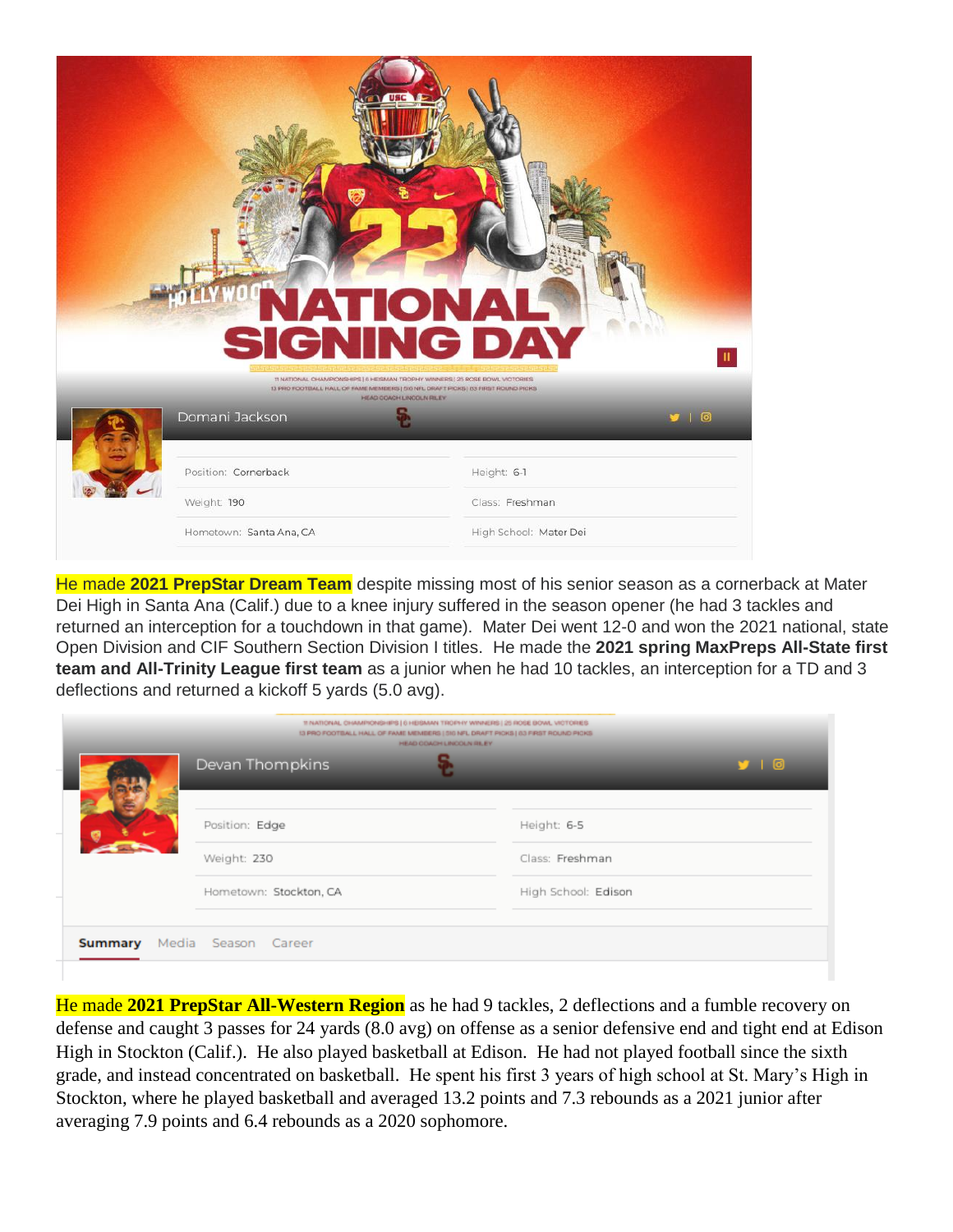|         | Fabian Ross             | $9$ $1$ $0$                |
|---------|-------------------------|----------------------------|
|         | Position: Cornerback    | Height: 6-0                |
|         | Weight: 185             | Class: Freshman            |
|         | Hometown: Las Vegas, NV | High School: Bishop Gorman |
| Summary | Media Season Career     |                            |

He made **2021 PrepStar All-American** as he had 24 tackles, 3 interceptions and 7 deflections as a senior cornerback at Bishop Gorman High in Las Vegas (Nev.). As a 2019 sophomore, he had 20 tackles, 3 interceptions (with a TD) and 3 deflections. He had 3 tackles as a 2018 freshman. He also was on the track team at Bishop Goran, with bests of 52.34 in the 400 meters and 18-9.5 in the long jump.

|                                    | HEAD COACH LINCOLN RILEY<br>Zion Branch | y   0                          |
|------------------------------------|-----------------------------------------|--------------------------------|
|                                    | Position: Safety<br>Weight: 200         | Height: 6-1<br>Class: Freshman |
|                                    | Hometown: Las Vegas, NV                 | High School: Bishop Gorman     |
| <b>Summary</b> Media Season Career |                                         |                                |

He made **2021 PrepStar Dream Team** as he had 42 tackles, including 2 for losses, and 7 deflections as a senior safety at Bishop Gorman High in Las Vegas (Nev.). As a 2019 sophomore, he had 29 tackles, 5 interceptions with a TD), a fumble recovery, a deflection and a blocked field goal on defense and he returned 2 kickoffs for 49 yards (24.5 avg) and had a punt return for 15 yards (15.0 avg). As a 2018 freshman, he made 38 tackles, 3 deflections and an interception, plus he had a kickoff return for 38 yards (38.0 avg). His great uncle is the late Cliff Branch, the legendary receiver who played at Colorado and then 15 years with the Oakland/Los Angeles Raiders

|         | 13 PRO FOOTBALL HALL OF FAME MEMBERS   310 NFL DRAFT PICKS   03 FIRST ROUND PICKS<br>HEAD COACH LINCOLN RILEY |                        |  |
|---------|---------------------------------------------------------------------------------------------------------------|------------------------|--|
|         | Raleek Brown                                                                                                  |                        |  |
|         |                                                                                                               |                        |  |
|         | Position: Athlete                                                                                             | Height: 5-8            |  |
|         | Weight: 185                                                                                                   | Class: Freshman        |  |
|         | Hometown: Santa Ana, CA                                                                                       | High School: Mater Dei |  |
|         |                                                                                                               |                        |  |
| Summary | Media Season Career                                                                                           |                        |  |

He made **2021 PrepStar Dream Team** as he had 132 carries for 1,062 yards (8.0 avg) with 12 TDs and caught 12 passes for 107 yards (8.9 avg) as a senior running back at Mater Dei High in Santa Ana (Calif.). Mater Dei went 12-0 and won the 2021 national, state Open Division and CIF Southern Section Division I titles. He made the **2021 spring MaxPreps All-State first team** as a junior when he had 53 carries.